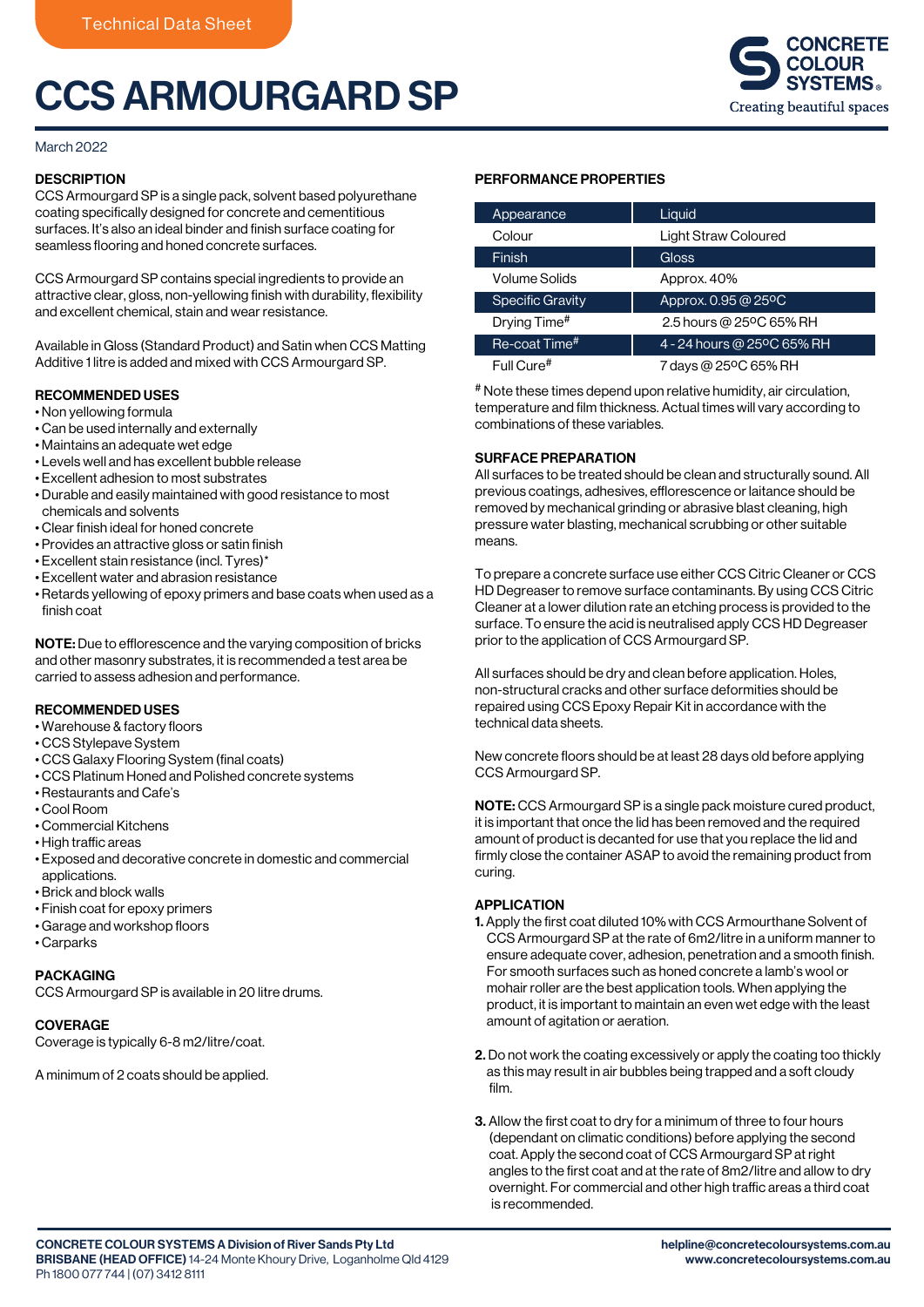# CCS ARMOURGARD SP



# March 2022

Allow the surface to cure for at least 24 hours before subjecting it to pedestrian traffic, and 96 hours before allowing light vehicular traffic over it. Allow five to seven days before subjecting the surface to chemical attack or severe abrasion.

#### Resealing CCS Armourgard SP

When resealing lightly abrade the existing coating, by sanding then vacuum and dilute 1st coat of CCS Armourgard SP with CCS Armourthane Solvent by 10% prior to rolling on a further coat.

Please note if recoating after 24 hours we recommend that the sealer is lightly abraded before applying the next coat.

# PRECAUTIONS

CCS Armourgard SP should not be applied to surfaces subject to hydro static pressure or rising dampness. Prior to using CCS Armourgard SP the manufacturer should be consulted if the following conditions exist:

- The concrete substrate is porous or in poor condition
- The surface is subjected to unusually cold conditions (i.e. significantly below 10°C)
- The surface is above ambient temperatures whilst in service (e.g. floors subjected to hot or boiling water)
- The floor is subjected to severe chemical attack.

NOTE: If there is friction between the tyre and the floor surface, a black mark sometimes appears.

This is a residue of carbon black which is a filler in rubber tyres that has been deposited onto the floor surface and is the result of a mechanical action and deposition.

However, yellow to brown stains can occur after certain types of tyre have been in direct contact with a light coloured floor coating over a period of time.

This stain is due to the presence of one or more additives used in the manufacture of certain tyres. The tendency and extent of the tyre to stain will depend on both the type of tyre and the type of floor coating.

Armourgard SP has proven over field service life to display good tyre stain resistance properties to the majority of tyre brands. However, due to potential choices of sub-coatings and extremes in weather and drying conditions during the curing of the floor coating, it is recommended not to leave car tyres directly in contact with the floor for a minimum 7 days after application and then no longer than overnight for another two weeks.

If a vehicle is to be left in contact with the floor for extended periods of time (i.e. greater than 4 weeks), place a mat or other material (not made of rubber) on the floor area where the tyre is most likely to rest to prevent the tyre from making contact with the floor coating.

# APPROPRIATE SURFACE TEXTURE

• As a general statement, the application of a coating to concrete will reduce the existing slip resistance of that surface. Consequently, care must be taken before sealing concrete to ensure that the surface texture has sufficient profile to provide adequate traction. To aid traction, mix a satchel of CCS Sealer Grip additive into the sealer prior to application of the final coat. However, as the sealer wears, the traction additives will also diminish in effectiveness.

• CCS Glass Beads can also be added to aid traction. CCS Glass Beads should be applied during the application of the first coat by casting it onto the surface in a uniform manner. A second coat of CCS Armourgard SP should then be applied over the glass beads.

# CLEAN UP

Clean all equipment immediately with CCS Armourthane Solvent. Cured material can be removed using CCS Enviro Stripper or by mechanical means.

# **STORAGE**

CCS Armourgard SP should be stored between 10ºC and 30ºC away from direct sunlight. The shelf life of the product is up to 12 months in the original unopened container. Tightly seal partly used containers when not in use.

# **SAFFTY**

We recommend that all personnel wear the relevant protective equipment.

# FIRE

CCS Armourgard SP is a flammable liquid. Contact with strong oxidisers may cause fire. Sensitive to static discharge. DO NOT smoke or use any ignition devices when using the product.

# USER RESPONSIBILITY-PRODUCT SELECTION AND COMPATIBILITY

CCS warrant that their manufactured product is free from defects as well as being suitable for the purpose for which it is intended as long as it has been used and applied in accordance with the most current Technical Data Sheet from CCS.

In practice, differences in materials, substrates and actual site conditions require an assessment of product suitability for the intended purpose.

The user is responsible for checking the suitability of products for their intended purpose.

Further, combinations of products that form a total system are often required to service particular applications. Due to the multitude of products available to service an application, only products from the CCS system of products must be used in combination with this product to ensure it will be suitable for the purpose for which it is intended.

The product must also not be mixed or used in combination with any other product which is not a product supplied by CCS.